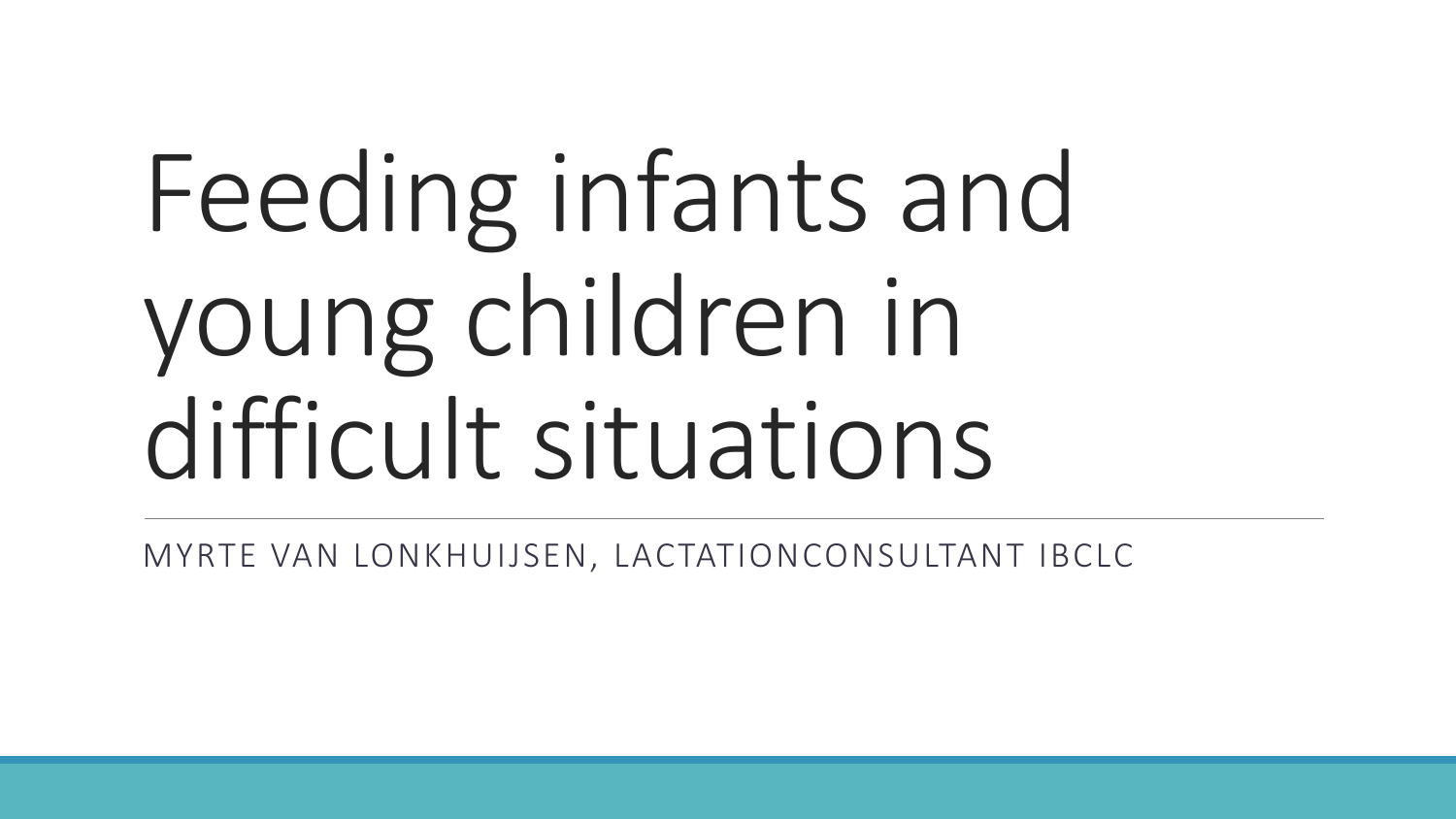### What matters

Safety

- Breastfeeding
- Formula/bottlefeeding
- Resilience
- Emotional safety

Practical help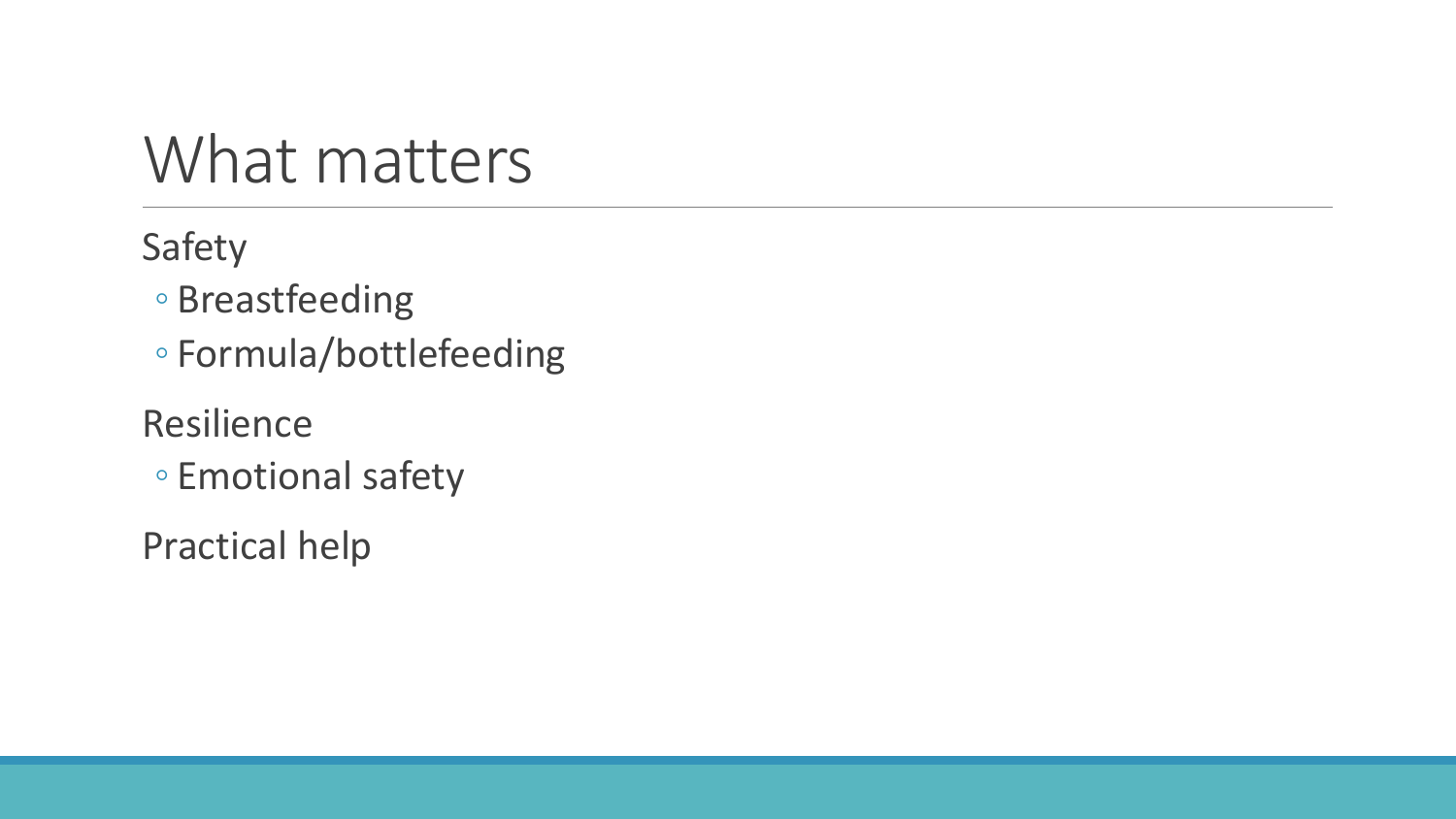Breastfeeding is the safest way to feed infants under any circumstance and especially under difficult circumstances

BUT THIS IS NOT ALWAYS WELL KNOWN OR SUPPORTED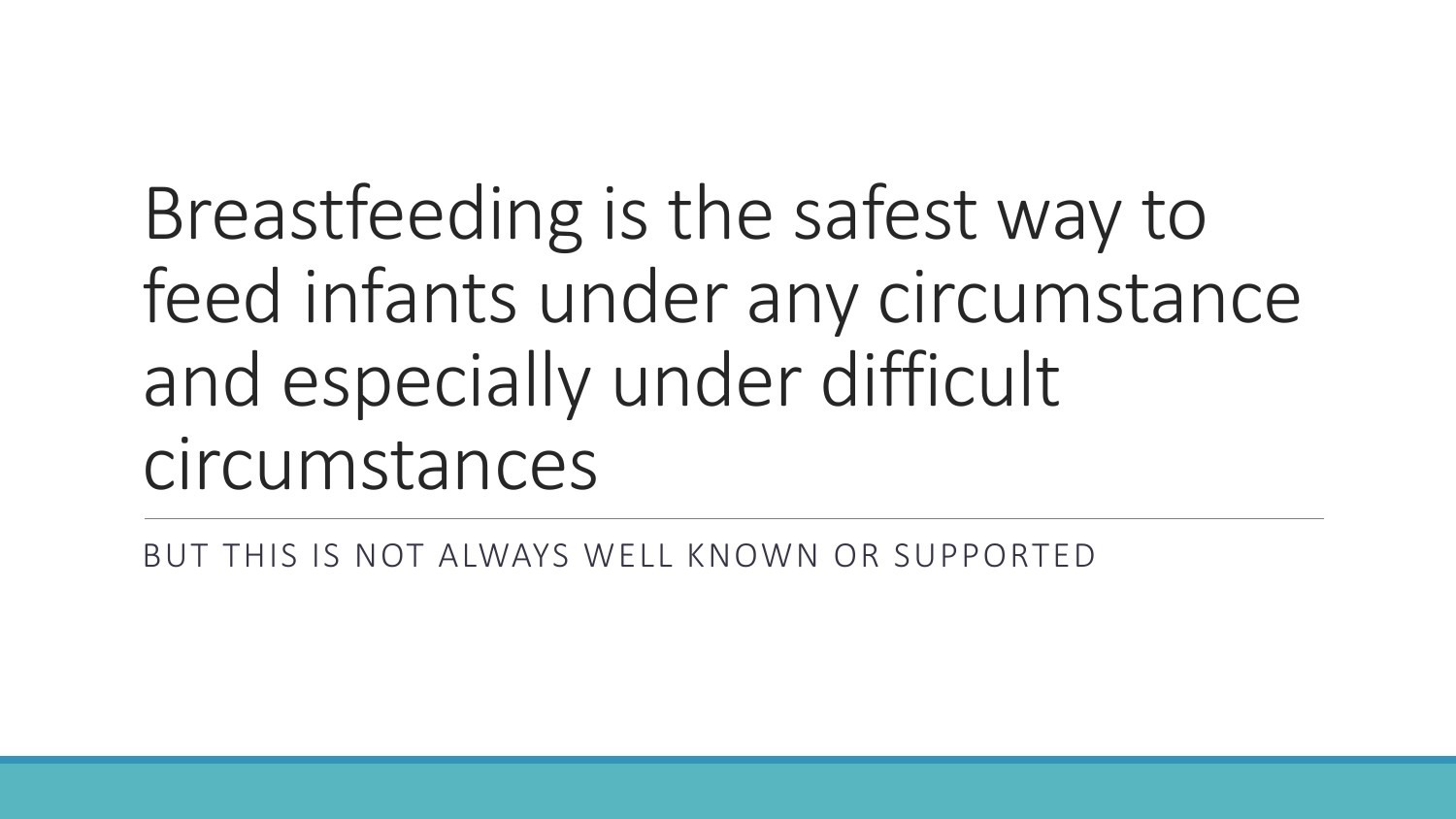Breastfeeding is hard for the mother: it's exhausting and stressfull

Breastfeeding offers endorfins and oxytocin to help mothers relax and bond with their baby

Milkproduction will stop when mother is under stress

Milkflow may be hindered temporarily by stress, milkproduction itself is robust

If mother is stressed her milk won't be good for her baby: it will pass her stress onto the baby

Breastmilk is always good for babies, and the act of breastfeeding itself will help both mother and baby relax and feel safe

Formula feeding is safe because you know if baby is getting enough

Formulafeeding is only relatively safe if good hygiene and clean drinking water are available; it offers no additional protection or healthbenefits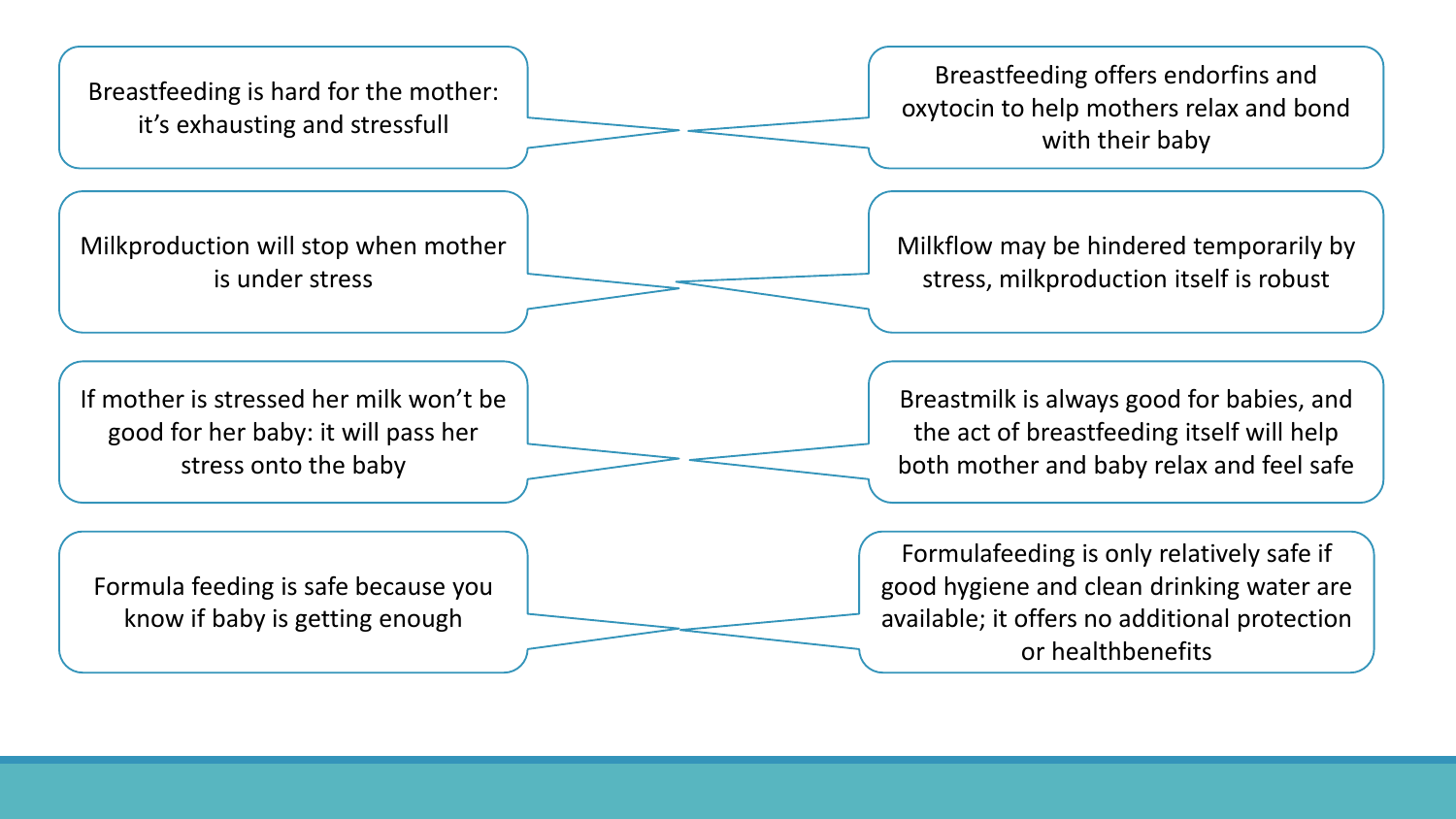### Breastfeeding

#### Feed early

- First hour after birth
- Don't stretch time between feeds to a schedule

#### Feed often

- This does not take more time
- Stimulates milkproduction
- Helps baby stay calm

#### Pay attention to latch

Skin to skin contact will increase calm, minimise weightloss and increase milkproduction

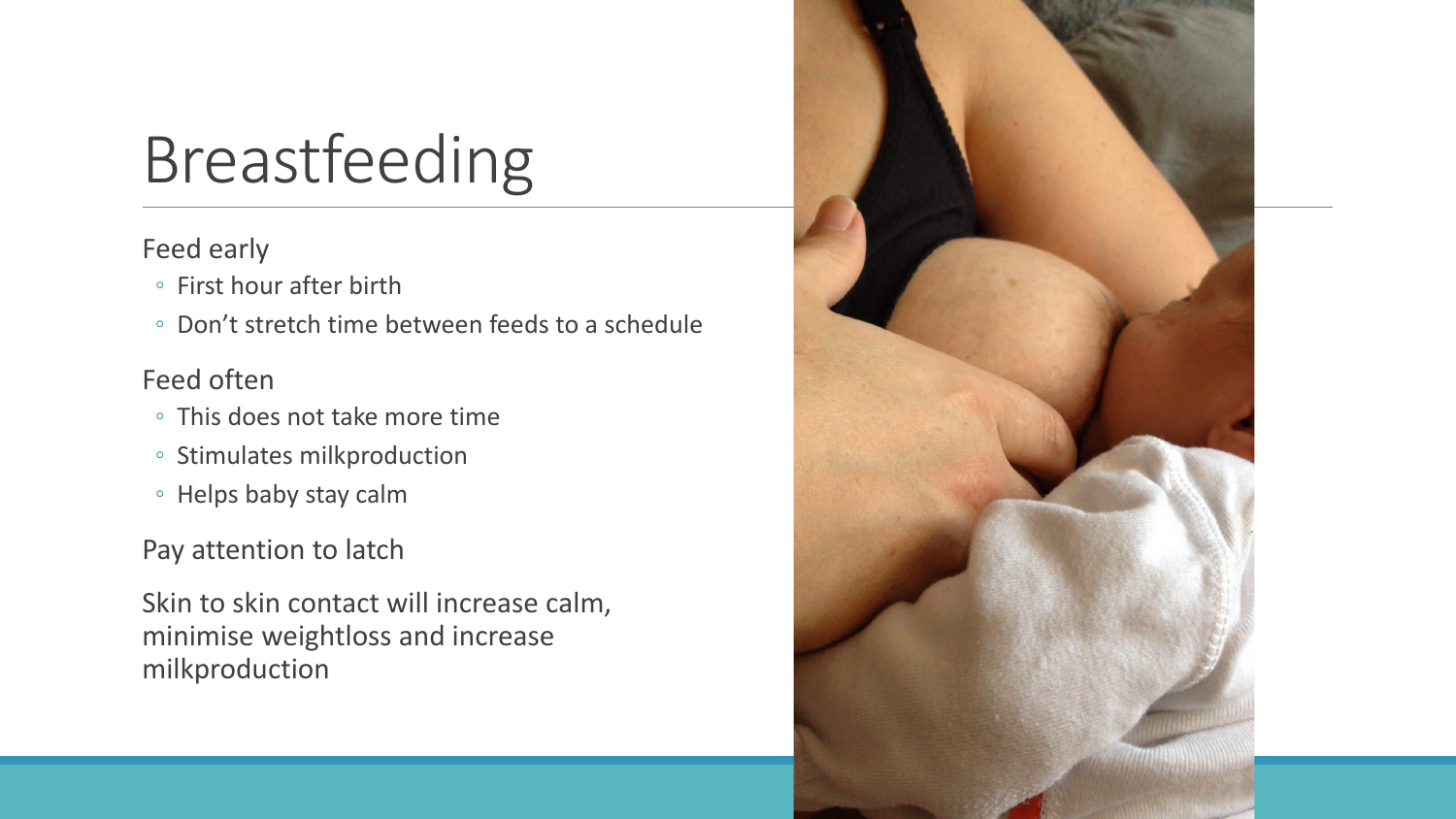## Bottle/formulafeeding

Make sure water is safe to drink

Make sure there is enough clean water to drink ánd for hygiene

When water is in short supply avoid bottles; use cupfeeding, preferably with disposable cups

Frequent smaller feeds are easier to digest

If formula is given in addition to breastfeeding offer small amounts after breastfeeding in order to interfere as little as possible with milkproduction



https://www.youtube.com/watch?v=o9ElS-RW7gM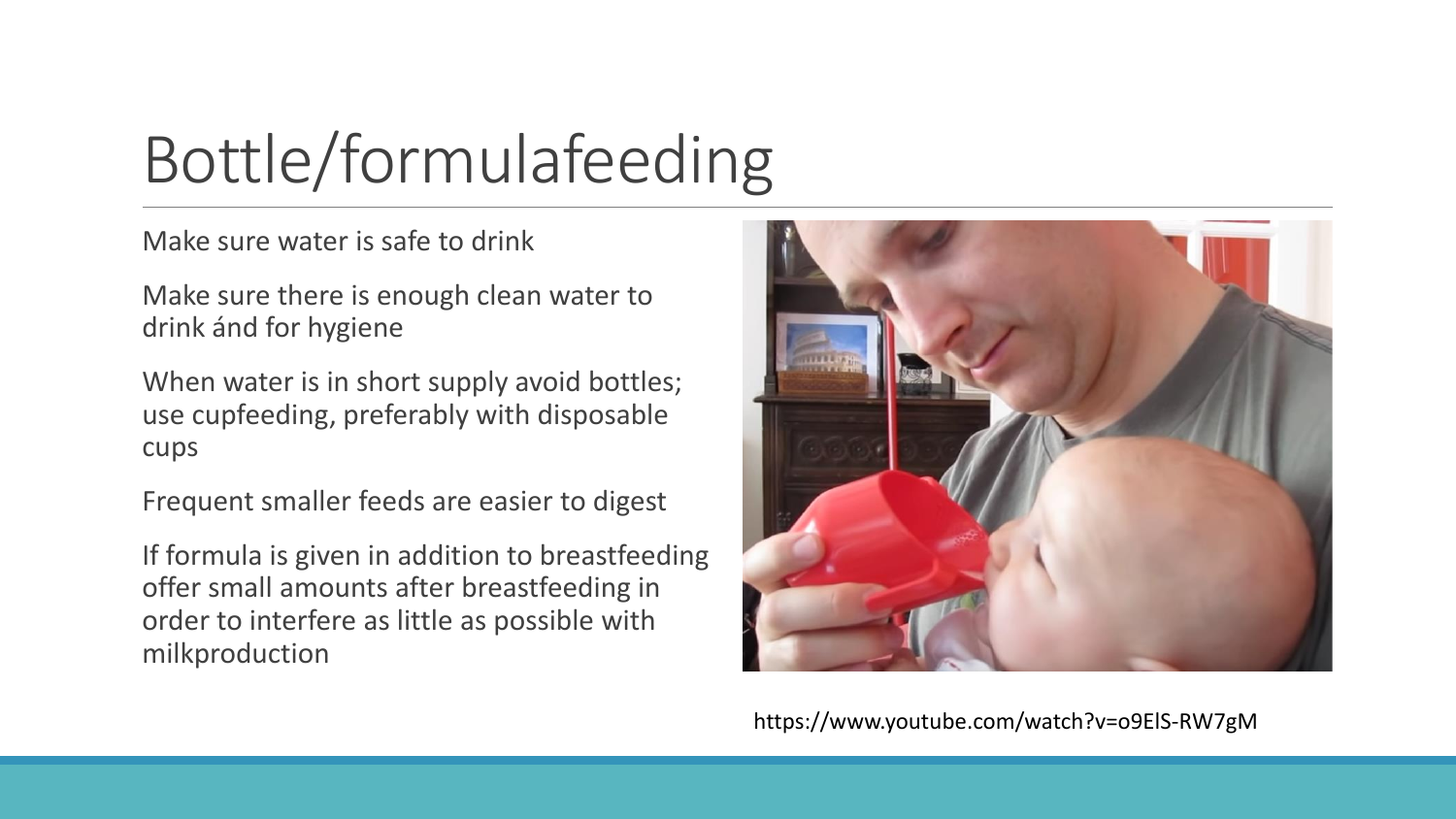### Emotional safety: mindfulness

Better decisionmaking

Better sleep

Better immune system

Better digestion

Improves contact

Better milkflow

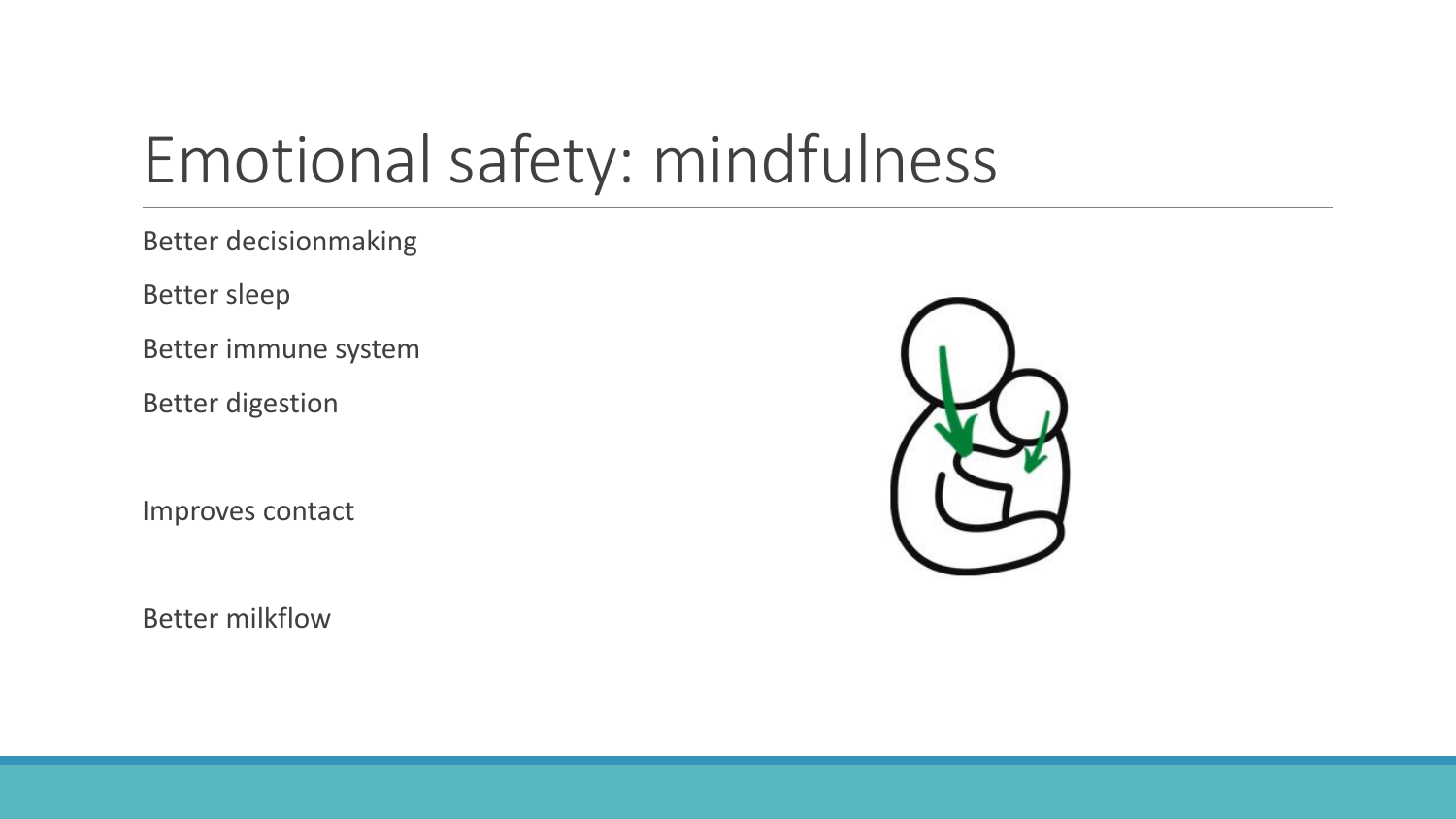# Breathing is enough Being present is enough

MOTHERS\* DON'T HAVE TO RELAX

\* O R O T H E R C A R E G I V E R S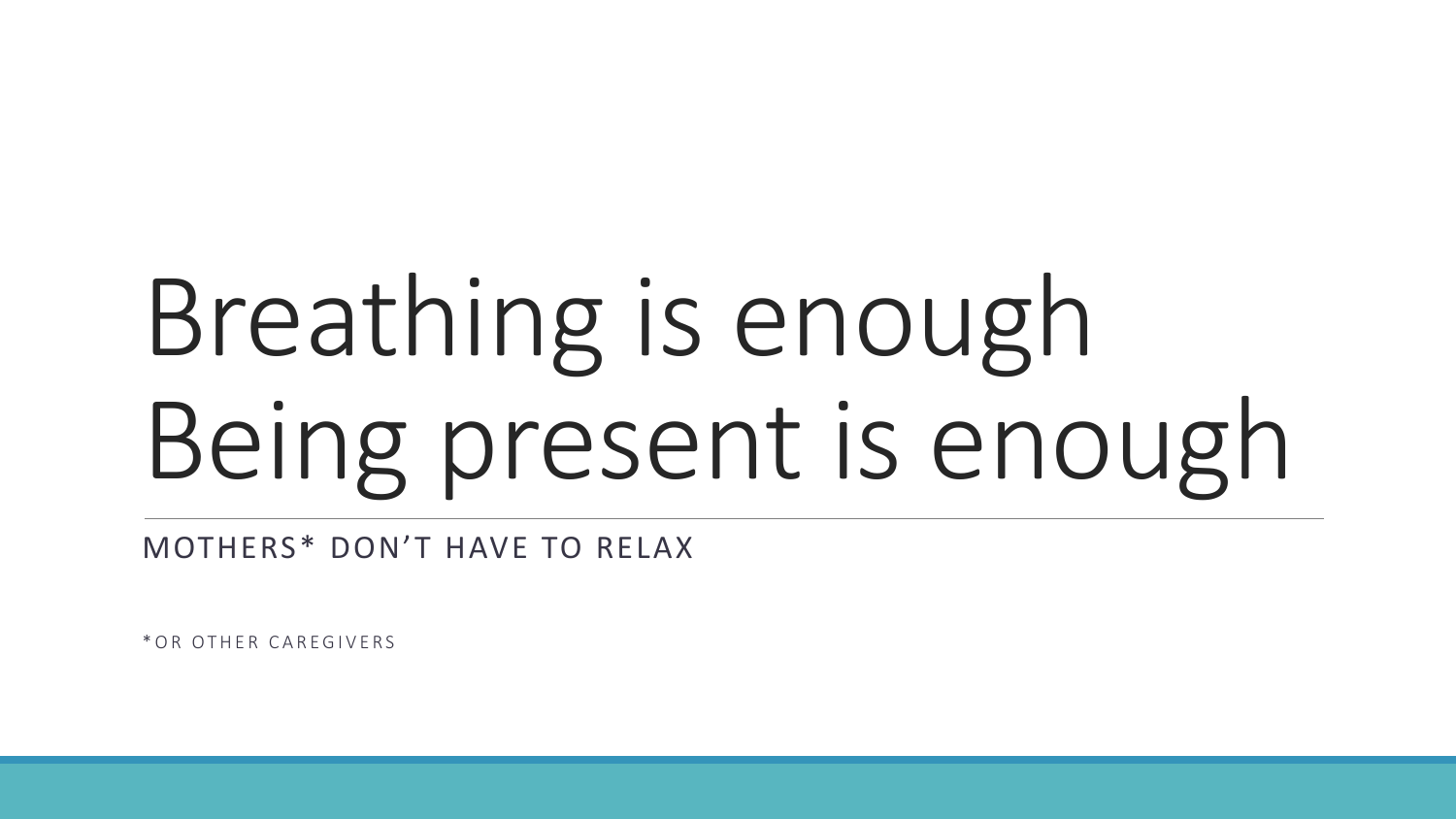### How to use feedingtimes to bond and calm

Every feeding moment is an invitation to mindfulness

Breath is a powerful tool to regulate stress

Babies need co-regulation by a caregiver

Every feeding moment may hopefully offer

- Physically safe food
- Emotionally safe feeding